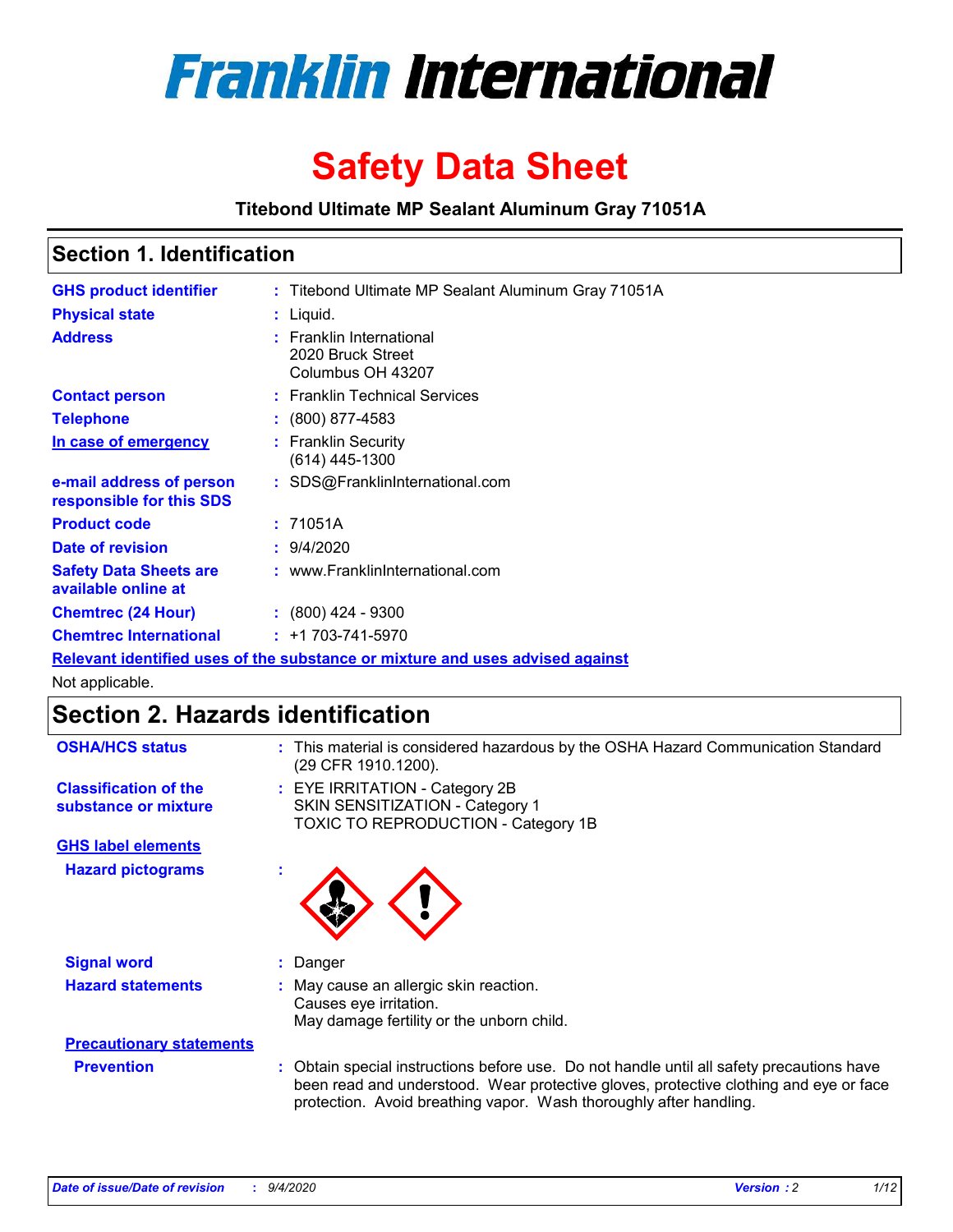### **Section 2. Hazards identification**

| <b>Response</b>                            | : IF exposed or concerned: Get medical advice or attention. Wash contaminated clothing<br>before reuse. IF ON SKIN: Wash with plenty of water. IF IN EYES: Rinse cautiously<br>with water for several minutes. Remove contact lenses, if present and easy to do.<br>Continue rinsing. If eye irritation persists: Get medical advice or attention. |
|--------------------------------------------|----------------------------------------------------------------------------------------------------------------------------------------------------------------------------------------------------------------------------------------------------------------------------------------------------------------------------------------------------|
| <b>Storage</b>                             | : Store locked up.                                                                                                                                                                                                                                                                                                                                 |
| <b>Disposal</b>                            | : Dispose of contents and container in accordance with all local, regional, national and<br>international regulations.                                                                                                                                                                                                                             |
| <b>Hazards not otherwise</b><br>classified | : Product generates methanol during cure.                                                                                                                                                                                                                                                                                                          |

# **Section 3. Composition/information on ingredients**

| <b>Substance/mixture</b> | : Mixture |
|--------------------------|-----------|
|                          |           |

| <b>Ingredient name</b>       | $\bullet$<br>70 | <b>CAS number</b> |
|------------------------------|-----------------|-------------------|
| 3-aminopropyltriethoxysilane | צ≥              | 919-30-2          |
| Dibutyltin dilaurate         | ≤0.3            | 77-58-7           |

Any concentration shown as a range is to protect confidentiality or is due to batch variation.

**There are no additional ingredients present which, within the current knowledge of the supplier and in the concentrations applicable, are classified as hazardous to health or the environment and hence require reporting in this section.**

**Occupational exposure limits, if available, are listed in Section 8.**

### **Section 4. First aid measures**

| <b>Description of necessary first aid measures</b> |                                                                                                                                                                                                                                                                                                                                                                                                                                                                                                                                                                                                                                                                                                                                                                           |
|----------------------------------------------------|---------------------------------------------------------------------------------------------------------------------------------------------------------------------------------------------------------------------------------------------------------------------------------------------------------------------------------------------------------------------------------------------------------------------------------------------------------------------------------------------------------------------------------------------------------------------------------------------------------------------------------------------------------------------------------------------------------------------------------------------------------------------------|
| <b>Eye contact</b>                                 | : Immediately flush eyes with plenty of water, occasionally lifting the upper and lower<br>eyelids. Check for and remove any contact lenses. Continue to rinse for at least 10<br>minutes. If irritation persists, get medical attention.                                                                                                                                                                                                                                                                                                                                                                                                                                                                                                                                 |
| <b>Inhalation</b>                                  | : Remove victim to fresh air and keep at rest in a position comfortable for breathing. If<br>not breathing, if breathing is irregular or if respiratory arrest occurs, provide artificial<br>respiration or oxygen by trained personnel. It may be dangerous to the person providing<br>aid to give mouth-to-mouth resuscitation. Get medical attention. If unconscious, place<br>in recovery position and get medical attention immediately. Maintain an open airway.<br>Loosen tight clothing such as a collar, tie, belt or waistband. In case of inhalation of<br>decomposition products in a fire, symptoms may be delayed. The exposed person may<br>need to be kept under medical surveillance for 48 hours.                                                       |
| <b>Skin contact</b>                                | : Wash with plenty of soap and water. Remove contaminated clothing and shoes. Wash<br>contaminated clothing thoroughly with water before removing it, or wear gloves.<br>Continue to rinse for at least 10 minutes. Get medical attention. In the event of any<br>complaints or symptoms, avoid further exposure. Wash clothing before reuse. Clean<br>shoes thoroughly before reuse.                                                                                                                                                                                                                                                                                                                                                                                     |
| <b>Ingestion</b>                                   | : Wash out mouth with water. Remove dentures if any. Remove victim to fresh air and<br>keep at rest in a position comfortable for breathing. If material has been swallowed and<br>the exposed person is conscious, give small quantities of water to drink. Stop if the<br>exposed person feels sick as vomiting may be dangerous. Do not induce vomiting<br>unless directed to do so by medical personnel. If vomiting occurs, the head should be<br>kept low so that vomit does not enter the lungs. Get medical attention. Never give<br>anything by mouth to an unconscious person. If unconscious, place in recovery position<br>and get medical attention immediately. Maintain an open airway. Loosen tight clothing<br>such as a collar, tie, belt or waistband. |
| Most important symptoms/effects, acute and delayed |                                                                                                                                                                                                                                                                                                                                                                                                                                                                                                                                                                                                                                                                                                                                                                           |
| <b>Potential acute health effects</b>              |                                                                                                                                                                                                                                                                                                                                                                                                                                                                                                                                                                                                                                                                                                                                                                           |
| <b>Eye contact</b>                                 | : May cause eye irritation.                                                                                                                                                                                                                                                                                                                                                                                                                                                                                                                                                                                                                                                                                                                                               |
| <b>Inhalation</b>                                  | : No known significant effects or critical hazards.                                                                                                                                                                                                                                                                                                                                                                                                                                                                                                                                                                                                                                                                                                                       |
|                                                    |                                                                                                                                                                                                                                                                                                                                                                                                                                                                                                                                                                                                                                                                                                                                                                           |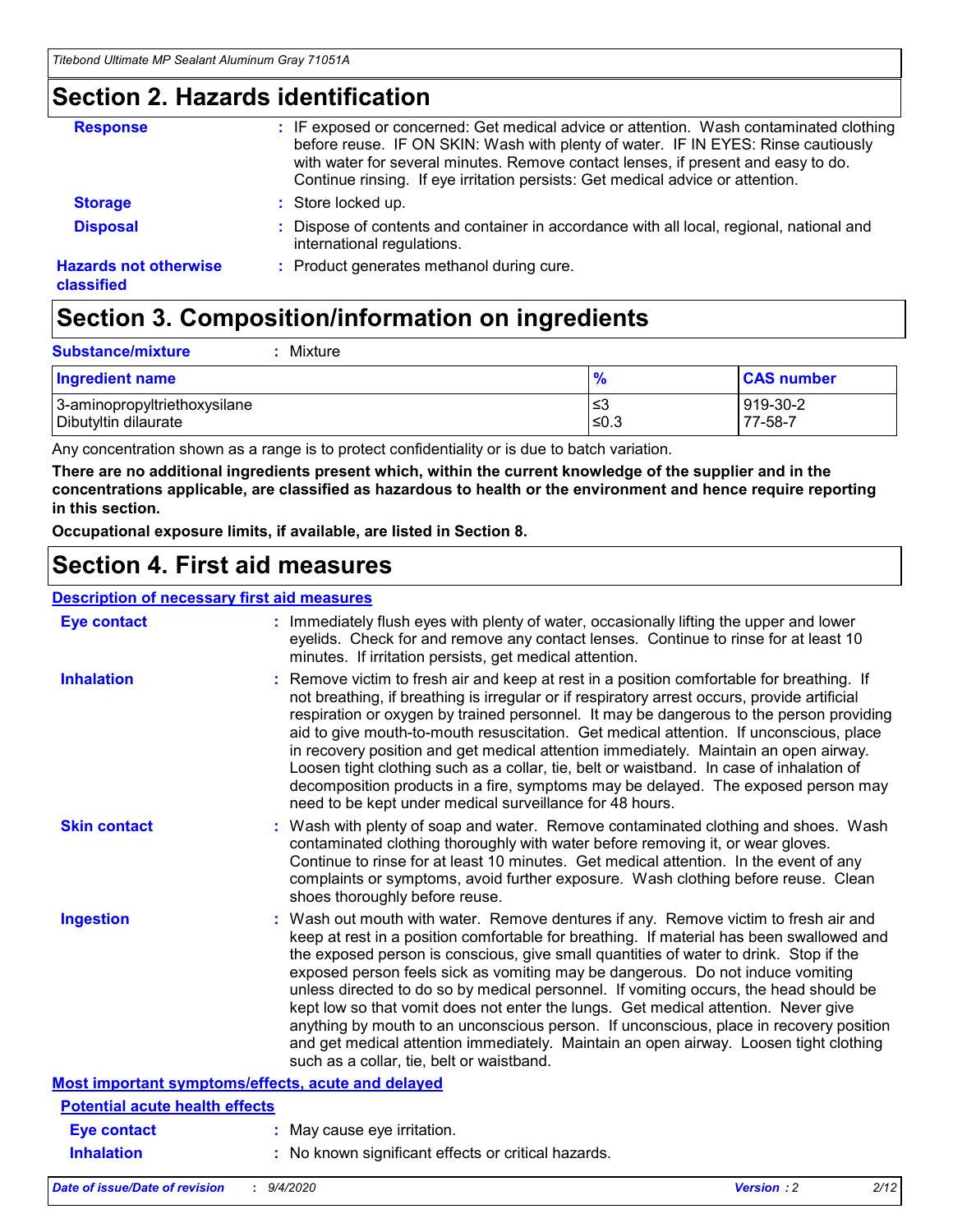### **Section 4. First aid measures**

| <b>Skin contact</b>                 | : May cause skin irritation.                                                                                                                                                                                                                                                                                                                                                                                    |
|-------------------------------------|-----------------------------------------------------------------------------------------------------------------------------------------------------------------------------------------------------------------------------------------------------------------------------------------------------------------------------------------------------------------------------------------------------------------|
| <b>Ingestion</b>                    | : No known significant effects or critical hazards.                                                                                                                                                                                                                                                                                                                                                             |
| <b>Over-exposure signs/symptoms</b> |                                                                                                                                                                                                                                                                                                                                                                                                                 |
| <b>Eye contact</b>                  | : Adverse symptoms may include the following:<br>irritation<br>watering<br>redness                                                                                                                                                                                                                                                                                                                              |
| <b>Inhalation</b>                   | : Adverse symptoms may include the following:<br>reduced fetal weight<br>increase in fetal deaths<br>skeletal malformations                                                                                                                                                                                                                                                                                     |
| <b>Skin contact</b>                 | : Adverse symptoms may include the following:<br>irritation<br>redness<br>reduced fetal weight<br>increase in fetal deaths<br>skeletal malformations                                                                                                                                                                                                                                                            |
| <b>Ingestion</b>                    | : Adverse symptoms may include the following:<br>reduced fetal weight<br>increase in fetal deaths<br>skeletal malformations                                                                                                                                                                                                                                                                                     |
|                                     | <u>Indication of immediate medical attention and special treatment needed, if necessary</u>                                                                                                                                                                                                                                                                                                                     |
| <b>Notes to physician</b>           | : In case of inhalation of decomposition products in a fire, symptoms may be delayed.<br>The exposed person may need to be kept under medical surveillance for 48 hours.                                                                                                                                                                                                                                        |
| <b>Specific treatments</b>          | : No specific treatment.                                                                                                                                                                                                                                                                                                                                                                                        |
| <b>Protection of first-aiders</b>   | : No action shall be taken involving any personal risk or without suitable training. If it is<br>suspected that fumes are still present, the rescuer should wear an appropriate mask or<br>self-contained breathing apparatus. It may be dangerous to the person providing aid to<br>give mouth-to-mouth resuscitation. Wash contaminated clothing thoroughly with water<br>before removing it, or wear gloves. |
|                                     |                                                                                                                                                                                                                                                                                                                                                                                                                 |

**See toxicological information (Section 11)**

### **Section 5. Fire-fighting measures**

| <b>Extinguishing media</b>                               |                                                                                                                                                                                                     |
|----------------------------------------------------------|-----------------------------------------------------------------------------------------------------------------------------------------------------------------------------------------------------|
| <b>Suitable extinguishing</b><br>media                   | : Use an extinguishing agent suitable for the surrounding fire.                                                                                                                                     |
| <b>Unsuitable extinguishing</b><br>media                 | : None known.                                                                                                                                                                                       |
| <b>Specific hazards arising</b><br>from the chemical     | : In a fire or if heated, a pressure increase will occur and the container may burst.                                                                                                               |
| <b>Hazardous thermal</b><br>decomposition products       | : Decomposition products may include the following materials:<br>carbon dioxide<br>carbon monoxide<br>nitrogen oxides<br>metal oxide/oxides                                                         |
| <b>Special protective actions</b><br>for fire-fighters   | : Promptly isolate the scene by removing all persons from the vicinity of the incident if<br>there is a fire. No action shall be taken involving any personal risk or without suitable<br>training. |
| <b>Special protective</b><br>equipment for fire-fighters | Fire-fighters should wear appropriate protective equipment and self-contained breathing<br>apparatus (SCBA) with a full face-piece operated in positive pressure mode.                              |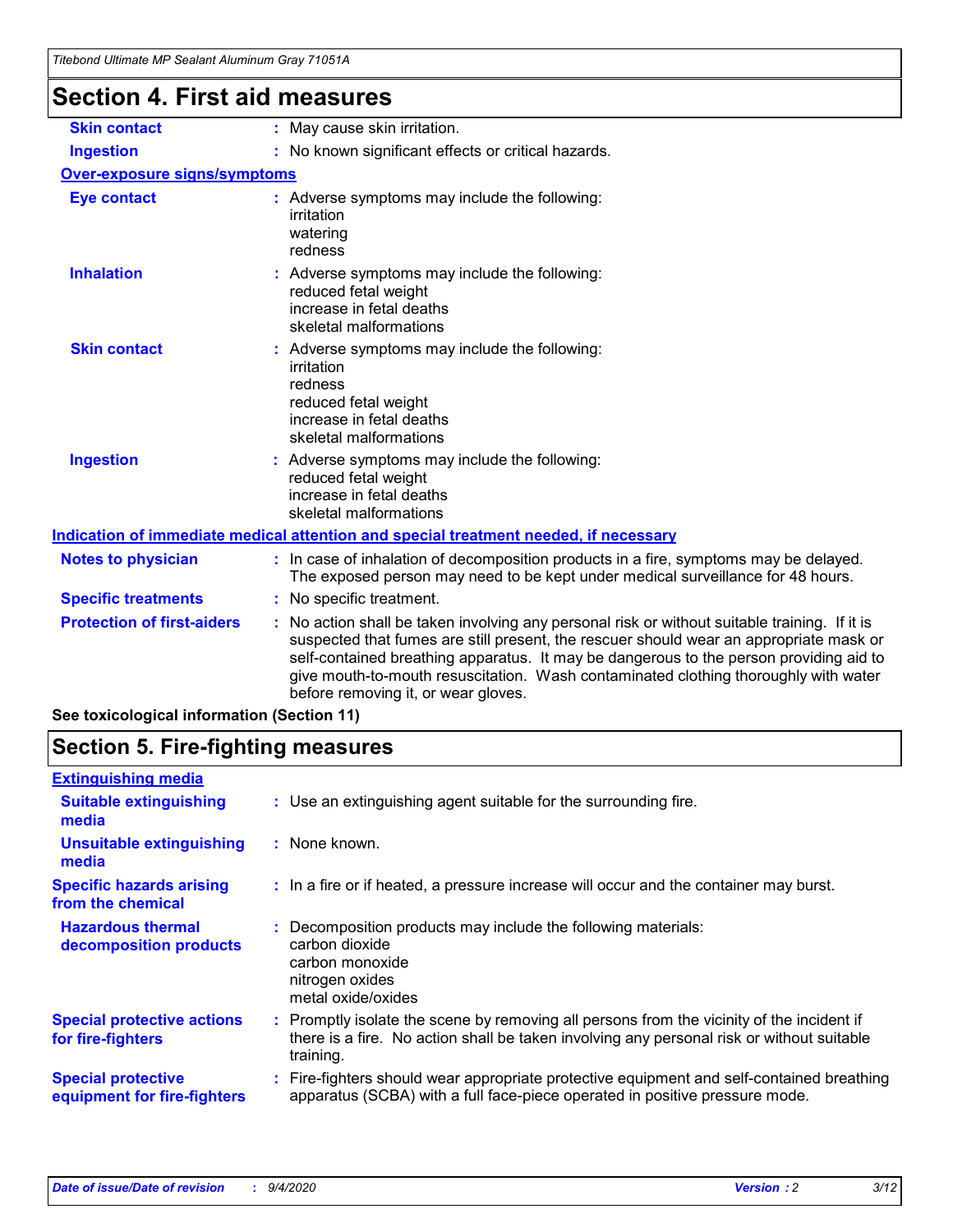### **Section 6. Accidental release measures**

|                                                              | Personal precautions, protective equipment and emergency procedures                                                                                                                                                                                                                                                                                                                                                                                                                                                                                                                                                                                                                                          |
|--------------------------------------------------------------|--------------------------------------------------------------------------------------------------------------------------------------------------------------------------------------------------------------------------------------------------------------------------------------------------------------------------------------------------------------------------------------------------------------------------------------------------------------------------------------------------------------------------------------------------------------------------------------------------------------------------------------------------------------------------------------------------------------|
| For non-emergency<br>personnel                               | : No action shall be taken involving any personal risk or without suitable training.<br>Evacuate surrounding areas. Keep unnecessary and unprotected personnel from<br>entering. Do not touch or walk through spilled material. Avoid breathing vapor or mist.<br>Provide adequate ventilation. Wear appropriate respirator when ventilation is<br>inadequate. Put on appropriate personal protective equipment.                                                                                                                                                                                                                                                                                             |
| For emergency responders                                     | : If specialized clothing is required to deal with the spillage, take note of any information in<br>Section 8 on suitable and unsuitable materials. See also the information in "For non-<br>emergency personnel".                                                                                                                                                                                                                                                                                                                                                                                                                                                                                           |
| <b>Environmental precautions</b>                             | : Avoid dispersal of spilled material and runoff and contact with soil, waterways, drains<br>and sewers. Inform the relevant authorities if the product has caused environmental<br>pollution (sewers, waterways, soil or air).                                                                                                                                                                                                                                                                                                                                                                                                                                                                              |
| <b>Methods and materials for containment and cleaning up</b> |                                                                                                                                                                                                                                                                                                                                                                                                                                                                                                                                                                                                                                                                                                              |
| <b>Small spill</b>                                           | : Stop leak if without risk. Move containers from spill area. Dilute with water and mop up<br>if water-soluble. Alternatively, or if water-insoluble, absorb with an inert dry material and<br>place in an appropriate waste disposal container. Dispose of via a licensed waste<br>disposal contractor.                                                                                                                                                                                                                                                                                                                                                                                                     |
| <b>Large spill</b>                                           | : Stop leak if without risk. Move containers from spill area. Approach release from<br>upwind. Prevent entry into sewers, water courses, basements or confined areas. Wash<br>spillages into an effluent treatment plant or proceed as follows. Contain and collect<br>spillage with non-combustible, absorbent material e.g. sand, earth, vermiculite or<br>diatomaceous earth and place in container for disposal according to local regulations<br>(see Section 13). Dispose of via a licensed waste disposal contractor. Contaminated<br>absorbent material may pose the same hazard as the spilled product. Note: see<br>Section 1 for emergency contact information and Section 13 for waste disposal. |

### **Section 7. Handling and storage**

#### **Precautions for safe handling**

| <b>Protective measures</b>                                                       | : Put on appropriate personal protective equipment (see Section 8). Persons with a<br>history of skin sensitization problems should not be employed in any process in which<br>this product is used. Avoid exposure - obtain special instructions before use. Avoid<br>exposure during pregnancy. Do not handle until all safety precautions have been read<br>and understood. Do not get in eyes or on skin or clothing. Do not ingest. Avoid<br>breathing vapor or mist. If during normal use the material presents a respiratory hazard,<br>use only with adequate ventilation or wear appropriate respirator. Keep in the original<br>container or an approved alternative made from a compatible material, kept tightly<br>closed when not in use. Empty containers retain product residue and can be hazardous.<br>Do not reuse container. |
|----------------------------------------------------------------------------------|--------------------------------------------------------------------------------------------------------------------------------------------------------------------------------------------------------------------------------------------------------------------------------------------------------------------------------------------------------------------------------------------------------------------------------------------------------------------------------------------------------------------------------------------------------------------------------------------------------------------------------------------------------------------------------------------------------------------------------------------------------------------------------------------------------------------------------------------------|
| <b>Advice on general</b><br>occupational hygiene                                 | : Eating, drinking and smoking should be prohibited in areas where this material is<br>handled, stored and processed. Workers should wash hands and face before eating,<br>drinking and smoking. Remove contaminated clothing and protective equipment before<br>entering eating areas. See also Section 8 for additional information on hygiene<br>measures.                                                                                                                                                                                                                                                                                                                                                                                                                                                                                    |
| <b>Conditions for safe storage,</b><br>including any<br><i>incompatibilities</i> | Store between the following temperatures: 0 to $120^{\circ}$ C (32 to $248^{\circ}$ F). Store in<br>accordance with local regulations. Store in original container protected from direct<br>sunlight in a dry, cool and well-ventilated area, away from incompatible materials (see<br>Section 10) and food and drink. Store locked up. Keep container tightly closed and<br>sealed until ready for use. Containers that have been opened must be carefully<br>resealed and kept upright to prevent leakage. Do not store in unlabeled containers.<br>Use appropriate containment to avoid environmental contamination. See Section 10 for<br>incompatible materials before handling or use.                                                                                                                                                     |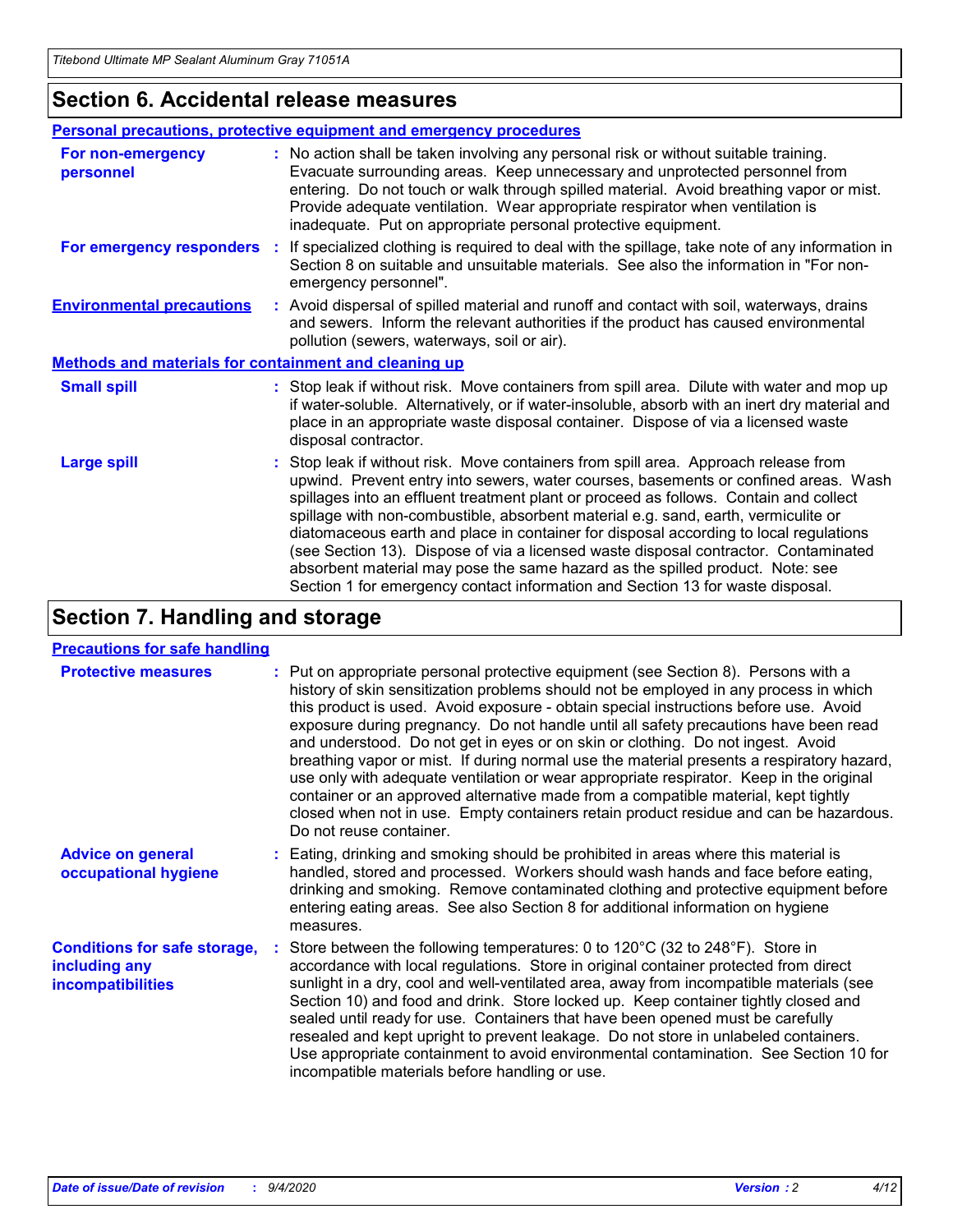# **Section 8. Exposure controls/personal protection**

#### **Control parameters**

#### **Occupational exposure limits**

| <b>Ingredient name</b>                               |    |                        | <b>Exposure limits</b>                                                                                                                                                                                                                                                                                                                                                                                                                                                                                                                                                                                                 |
|------------------------------------------------------|----|------------------------|------------------------------------------------------------------------------------------------------------------------------------------------------------------------------------------------------------------------------------------------------------------------------------------------------------------------------------------------------------------------------------------------------------------------------------------------------------------------------------------------------------------------------------------------------------------------------------------------------------------------|
| 3-aminopropyltriethoxysilane<br>Dibutyltin dilaurate |    |                        | None.<br>ACGIH TLV (United States, 3/2020). Absorbed through skin.<br>Notes: as Sn<br>TWA: 0.1 mg/m <sup>3</sup> , (as Sn) 8 hours.<br>STEL: 0.2 mg/m <sup>3</sup> , (as Sn) 15 minutes.<br>NIOSH REL (United States, 10/2016). Absorbed through skin.<br>Notes: as Sn<br>TWA: 0.1 mg/m <sup>3</sup> , (as Sn) 10 hours.<br>OSHA PEL (United States, 5/2018). Notes: as Sn<br>TWA: $0.1 \text{ mg/m}^3$ , (as Sn) 8 hours.<br>OSHA PEL 1989 (United States, 3/1989). Absorbed through skin.<br>Notes: measured as Sn<br>TWA: 0.1 mg/m <sup>3</sup> , (measured as Sn) 8 hours. Form: Organic                           |
| <b>Appropriate engineering</b><br>controls           |    |                        | : If user operations generate dust, fumes, gas, vapor or mist, use process enclosures,<br>local exhaust ventilation or other engineering controls to keep worker exposure to<br>airborne contaminants below any recommended or statutory limits.                                                                                                                                                                                                                                                                                                                                                                       |
| <b>Environmental exposure</b><br><b>controls</b>     |    |                        | Emissions from ventilation or work process equipment should be checked to ensure<br>they comply with the requirements of environmental protection legislation. In some<br>cases, fume scrubbers, filters or engineering modifications to the process equipment<br>will be necessary to reduce emissions to acceptable levels.                                                                                                                                                                                                                                                                                          |
| <b>Individual protection measures</b>                |    |                        |                                                                                                                                                                                                                                                                                                                                                                                                                                                                                                                                                                                                                        |
| <b>Hygiene measures</b>                              |    |                        | : Wash hands, forearms and face thoroughly after handling chemical products, before<br>eating, smoking and using the lavatory and at the end of the working period.<br>Appropriate techniques should be used to remove potentially contaminated clothing.<br>Contaminated work clothing should not be allowed out of the workplace. Wash<br>contaminated clothing before reusing. Ensure that eyewash stations and safety<br>showers are close to the workstation location.                                                                                                                                            |
| <b>Eye/face protection</b>                           |    |                        | : Safety eyewear complying with an approved standard should be used when a risk<br>assessment indicates this is necessary to avoid exposure to liquid splashes, mists,<br>gases or dusts. If contact is possible, the following protection should be worn, unless<br>the assessment indicates a higher degree of protection: chemical splash goggles.                                                                                                                                                                                                                                                                  |
| <b>Skin protection</b>                               |    |                        |                                                                                                                                                                                                                                                                                                                                                                                                                                                                                                                                                                                                                        |
| <b>Hand protection</b>                               |    |                        | : Chemical-resistant, impervious gloves complying with an approved standard should be<br>worn at all times when handling chemical products if a risk assessment indicates this is<br>necessary. Considering the parameters specified by the glove manufacturer, check<br>during use that the gloves are still retaining their protective properties. It should be<br>noted that the time to breakthrough for any glove material may be different for different<br>glove manufacturers. In the case of mixtures, consisting of several substances, the<br>protection time of the gloves cannot be accurately estimated. |
| <b>Body protection</b>                               |    | handling this product. | Personal protective equipment for the body should be selected based on the task being<br>performed and the risks involved and should be approved by a specialist before                                                                                                                                                                                                                                                                                                                                                                                                                                                |
| <b>Other skin protection</b>                         |    |                        | : Appropriate footwear and any additional skin protection measures should be selected<br>based on the task being performed and the risks involved and should be approved by a<br>specialist before handling this product.                                                                                                                                                                                                                                                                                                                                                                                              |
| <b>Respiratory protection</b>                        | ÷. | aspects of use.        | Based on the hazard and potential for exposure, select a respirator that meets the<br>appropriate standard or certification. Respirators must be used according to a<br>respiratory protection program to ensure proper fitting, training, and other important                                                                                                                                                                                                                                                                                                                                                         |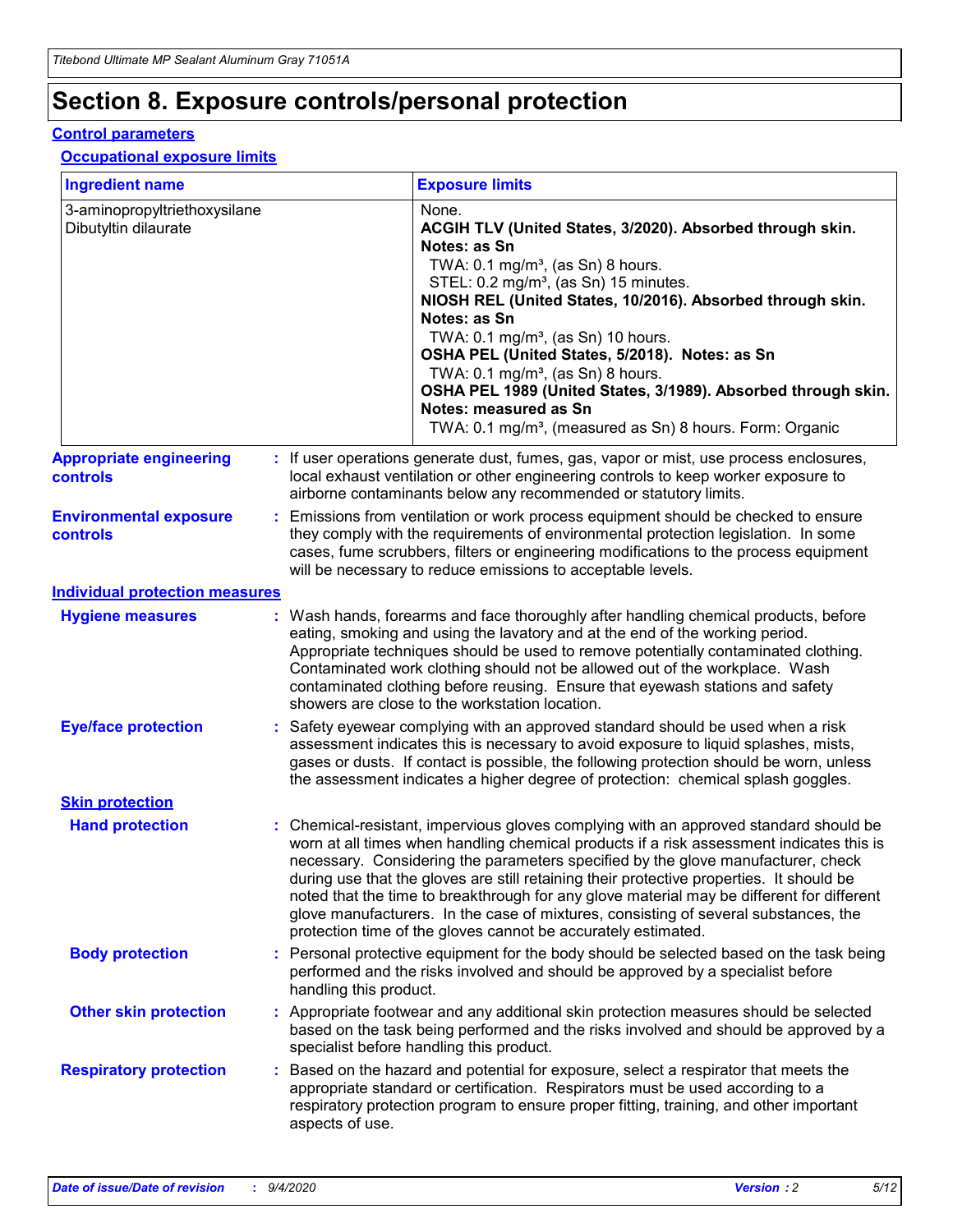### **Section 9. Physical and chemical properties**

#### **Appearance**

| <b>Physical state</b>                             | : Liquid. [Paste.]                                              |
|---------------------------------------------------|-----------------------------------------------------------------|
| Color                                             | Gray.                                                           |
| Odor                                              | : Characteristic.                                               |
| <b>Odor threshold</b>                             | $:$ Not available.                                              |
| рH                                                | : Not applicable.                                               |
| <b>Melting point</b>                              | : Not available.                                                |
| <b>Boiling point</b>                              | : $>200^{\circ}$ C ( $>392^{\circ}$ F)                          |
| <b>Flash point</b>                                | : Closed cup: >200°C (>392°F) [Setaflash.]                      |
| <b>Evaporation rate</b>                           | $:$ <1 (butyl acetate = 1)                                      |
| <b>Flammability (solid, gas)</b>                  | : Not available.                                                |
| Lower and upper explosive<br>(flammable) limits   | : Not available.                                                |
| <b>VOC (less water, less</b><br>exempt solvents)  | : 0 g/l                                                         |
| <b>Volatility</b>                                 | $: 0\%$ (w/w)                                                   |
| <b>Vapor density</b>                              | : Not available.                                                |
| <b>Relative density</b>                           | : 1.432                                                         |
| <b>Solubility</b>                                 | Insoluble in the following materials: cold water and hot water. |
|                                                   |                                                                 |
| <b>Solubility in water</b>                        | : Not available.                                                |
| <b>Partition coefficient: n-</b><br>octanol/water | : Not available.                                                |
| <b>Auto-ignition temperature</b>                  | : Not available.                                                |
| <b>Decomposition temperature</b>                  | : Not available.                                                |

### **Section 10. Stability and reactivity**

| <b>Reactivity</b>                            |    | : No specific test data related to reactivity available for this product or its ingredients.            |
|----------------------------------------------|----|---------------------------------------------------------------------------------------------------------|
| <b>Chemical stability</b>                    |    | : The product is stable.                                                                                |
| <b>Possibility of hazardous</b><br>reactions |    | : Under normal conditions of storage and use, hazardous reactions will not occur.                       |
| <b>Conditions to avoid</b>                   |    | : No specific data.                                                                                     |
| <b>Incompatible materials</b>                | ٠. | No specific data.                                                                                       |
| <b>Hazardous decomposition</b><br>products   | ÷. | Under normal conditions of storage and use, hazardous decomposition products should<br>not be produced. |

### **Section 11. Toxicological information**

#### **Information on toxicological effects**

#### **Acute toxicity**

| <b>Product/ingredient name</b> | <b>Result</b>           | <b>Species</b> | <b>Dose</b>                | <b>Exposure</b> |
|--------------------------------|-------------------------|----------------|----------------------------|-----------------|
| 3-aminopropyltriethoxysilane   | <b>ILD50 Dermal</b>     | Rabbit         | 4.29 g/kg                  |                 |
| Dibutyltin dilaurate           | ILD50 Oral<br>LD50 Oral | Rat<br>Rat     | $1.57$ g/kg<br>175 $mg/kg$ |                 |
|                                |                         |                |                            |                 |

**Irritation/Corrosion**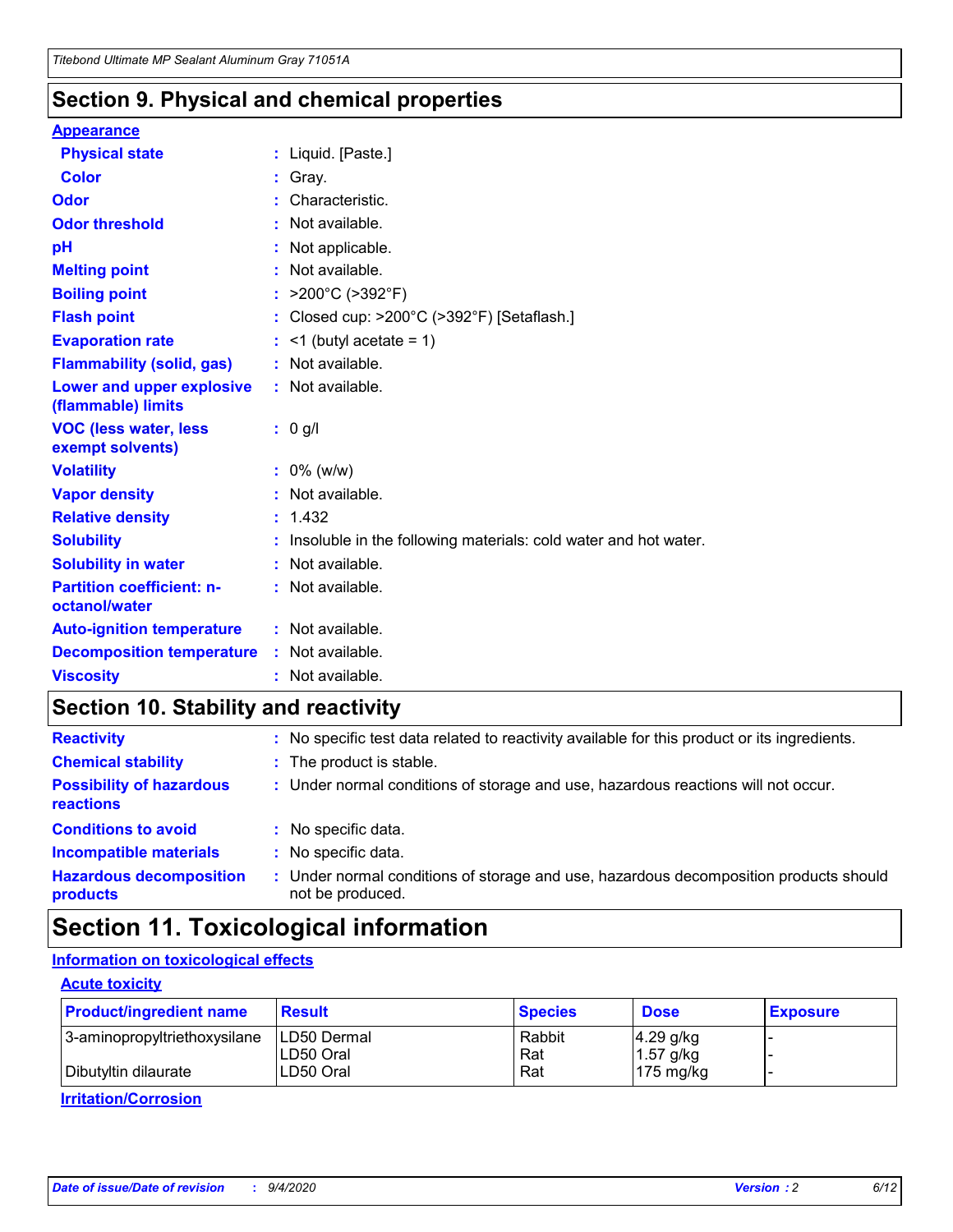# **Section 11. Toxicological information**

| <b>Product/ingredient name</b> | <b>Result</b>                 | <b>Species</b> | <b>Score</b> | <b>Exposure</b>    | <b>Observation</b> |
|--------------------------------|-------------------------------|----------------|--------------|--------------------|--------------------|
| 3-aminopropyltriethoxysilane   | Eyes - Mild irritant          | Rabbit         |              | $100$ mg           |                    |
|                                | Eyes - Severe irritant        | Rabbit         |              | 24 hours 750       |                    |
|                                |                               |                |              | ug                 |                    |
|                                | <b>Skin - Severe irritant</b> | Rabbit         |              | 24 hours 5         | ۰                  |
| Dibutyltin dilaurate           | Eyes - Moderate irritant      | Rabbit         |              | mq<br>24 hours 100 |                    |
|                                |                               |                |              | mg                 |                    |
|                                | Skin - Severe irritant        | Rabbit         |              | 500 mg             |                    |

#### **Sensitization**

Not available.

#### **Mutagenicity**

Not available.

#### **Carcinogenicity**

Not available.

#### **Reproductive toxicity**

Not available.

#### **Teratogenicity**

Not available.

#### **Specific target organ toxicity (single exposure)**

Not available.

#### **Specific target organ toxicity (repeated exposure)**

| <b>Name</b>                                                                  |                                                                            | <b>Category</b>                                     | <b>Route of</b><br>exposure  | <b>Target organs</b> |
|------------------------------------------------------------------------------|----------------------------------------------------------------------------|-----------------------------------------------------|------------------------------|----------------------|
| Dibutyltin dilaurate                                                         |                                                                            | Category 1                                          | $\qquad \qquad \blacksquare$ | respiratory system   |
| <b>Aspiration hazard</b><br>Not available.                                   |                                                                            |                                                     |                              |                      |
| <b>Information on the likely</b><br>routes of exposure                       | : Not available.                                                           |                                                     |                              |                      |
| <b>Potential acute health effects</b>                                        |                                                                            |                                                     |                              |                      |
| Eye contact                                                                  | : May cause eye irritation.                                                |                                                     |                              |                      |
| <b>Inhalation</b>                                                            |                                                                            | : No known significant effects or critical hazards. |                              |                      |
| <b>Skin contact</b>                                                          | : May cause skin irritation.                                               |                                                     |                              |                      |
| <b>Ingestion</b>                                                             |                                                                            | : No known significant effects or critical hazards. |                              |                      |
| Symptoms related to the physical, chemical and toxicological characteristics |                                                                            |                                                     |                              |                      |
| <b>Eye contact</b>                                                           | irritation<br>watering<br>redness                                          | : Adverse symptoms may include the following:       |                              |                      |
| <b>Inhalation</b>                                                            | reduced fetal weight<br>increase in fetal deaths<br>skeletal malformations | : Adverse symptoms may include the following:       |                              |                      |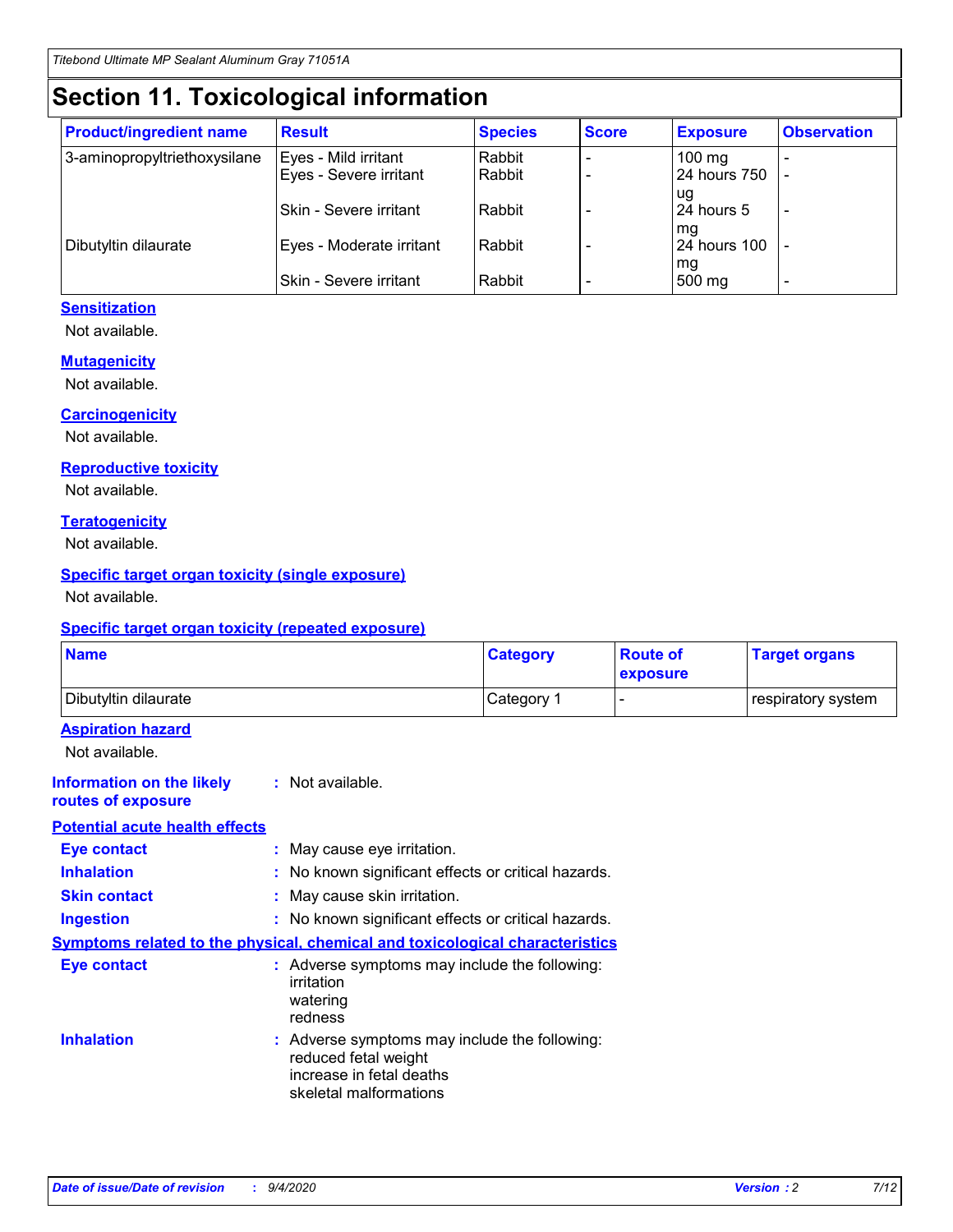*Titebond Ultimate MP Sealant Aluminum Gray 71051A*

# **Section 11. Toxicological information**

| <b>Skin contact</b>                     | : Adverse symptoms may include the following:                                                          |
|-----------------------------------------|--------------------------------------------------------------------------------------------------------|
|                                         | irritation                                                                                             |
|                                         | redness                                                                                                |
|                                         | reduced fetal weight                                                                                   |
|                                         | increase in fetal deaths                                                                               |
|                                         | skeletal malformations                                                                                 |
| <b>Ingestion</b>                        | : Adverse symptoms may include the following:                                                          |
|                                         | reduced fetal weight                                                                                   |
|                                         | increase in fetal deaths                                                                               |
|                                         | skeletal malformations                                                                                 |
|                                         | Delayed and immediate effects and also chronic effects from short and long term exposure               |
| <b>Short term exposure</b>              |                                                                                                        |
| <b>Potential immediate</b>              | : Not available.                                                                                       |
| effects                                 |                                                                                                        |
| <b>Potential delayed effects</b>        | : Not available.                                                                                       |
| <b>Long term exposure</b>               |                                                                                                        |
| <b>Potential immediate</b>              | : Not available.                                                                                       |
| effects                                 |                                                                                                        |
| <b>Potential delayed effects</b>        | : Not available.                                                                                       |
| <b>Potential chronic health effects</b> |                                                                                                        |
| Not available.                          |                                                                                                        |
| <b>General</b>                          | Once sensitized, a severe allergic reaction may occur when subsequently exposed to<br>very low levels. |
| <b>Carcinogenicity</b>                  | : No known significant effects or critical hazards.                                                    |
| <b>Mutagenicity</b>                     | : No known significant effects or critical hazards.                                                    |
| <b>Teratogenicity</b>                   | May damage the unborn child.                                                                           |
| <b>Developmental effects</b>            | : No known significant effects or critical hazards.                                                    |
| <b>Fertility effects</b>                | : May damage fertility.                                                                                |
| <b>Numerical measures of toxicity</b>   |                                                                                                        |
| <b>Acute toxicity estimates</b>         |                                                                                                        |
| الملمانون والملك                        |                                                                                                        |

Not available.

# **Section 12. Ecological information**

#### **Toxicity**

| <b>Product/ingredient name</b> | <b>Result</b>                                       | <b>Species</b>               | <b>Exposure</b>       |
|--------------------------------|-----------------------------------------------------|------------------------------|-----------------------|
| Dibutyltin dilaurate           | $ CC50>3$ mg/l<br>Chronic EC10 > 2 mg/l Fresh water | Algae<br>Algae - Desmodesmus | 72 hours<br>196 hours |
|                                |                                                     | <b>I</b> subspicatus         |                       |

#### **Persistence and degradability**

| <b>Product/ingredient name</b> | <b>Test</b>                                                                    | <b>Result</b>  |                   | <b>Dose</b> | <b>Inoculum</b>         |
|--------------------------------|--------------------------------------------------------------------------------|----------------|-------------------|-------------|-------------------------|
| Dibutyltin dilaurate           | OECD 301F<br>Ready<br>Biodegradability -<br>Manometric<br>Respirometry<br>Test | 23 % - 28 days |                   |             |                         |
| <b>Product/ingredient name</b> | <b>Aquatic half-life</b>                                                       |                | <b>Photolysis</b> |             | <b>Biodegradability</b> |
| Dibutyltin dilaurate           |                                                                                |                |                   |             | <b>Inherent</b>         |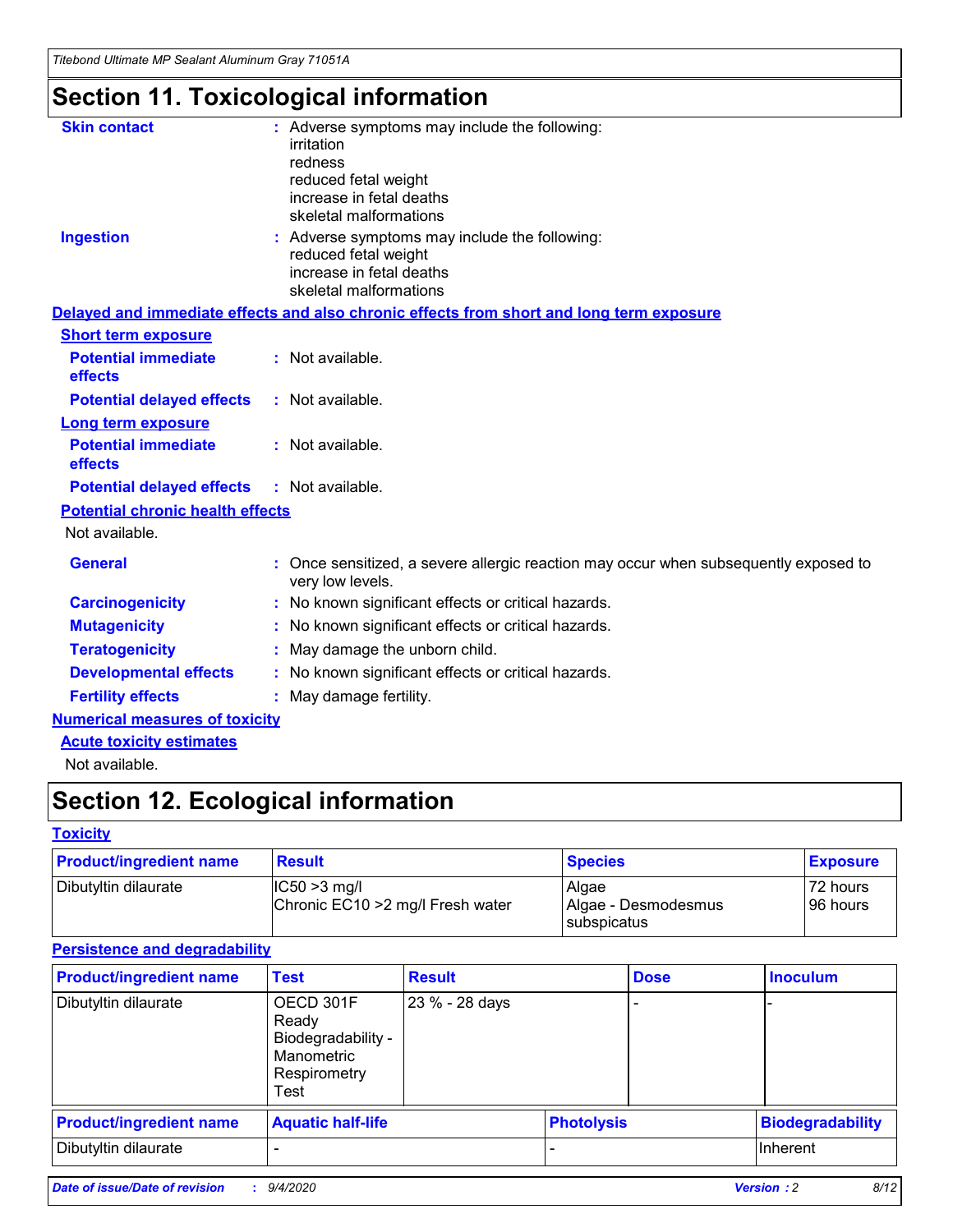# **Section 12. Ecological information**

#### **Bioaccumulative potential**

| <b>Product/ingredient name</b> | <b>LogP</b> <sub>ow</sub> | <b>BCF</b> | <b>Potential</b> |
|--------------------------------|---------------------------|------------|------------------|
| 3-aminopropyltriethoxysilane   | 4.44                      | 3.4        | low              |
| Dibutyltin dilaurate           |                           | 2.91       | low              |

#### **Mobility in soil**

| <b>Soil/water partition</b> | $:$ Not available. |
|-----------------------------|--------------------|
| <b>coefficient (Koc)</b>    |                    |

| <b>Other adverse effects</b> | : No known significant effects or critical hazards. |
|------------------------------|-----------------------------------------------------|
|------------------------------|-----------------------------------------------------|

### **Section 13. Disposal considerations**

**Disposal methods :**

The generation of waste should be avoided or minimized wherever possible. Disposal of this product, solutions and any by-products should at all times comply with the requirements of environmental protection and waste disposal legislation and any regional local authority requirements. Dispose of surplus and non-recyclable products via a licensed waste disposal contractor. Waste should not be disposed of untreated to the sewer unless fully compliant with the requirements of all authorities with jurisdiction. Waste packaging should be recycled. Incineration or landfill should only be considered when recycling is not feasible. This material and its container must be disposed of in a safe way. Care should be taken when handling emptied containers that have not been cleaned or rinsed out. Empty containers or liners may retain some product residues. Avoid dispersal of spilled material and runoff and contact with soil, waterways, drains and sewers.

### **Section 14. Transport information**

|                                      | <b>DOT</b><br><b>Classification</b> | <b>TDG</b><br><b>Classification</b> | <b>Mexico</b><br><b>Classification</b> | <b>ADR/RID</b>           | <b>IMDG</b>              | <b>IATA</b>    |
|--------------------------------------|-------------------------------------|-------------------------------------|----------------------------------------|--------------------------|--------------------------|----------------|
| <b>UN number</b>                     | Not regulated.                      | Not regulated.                      | Not regulated.                         | Not regulated.           | Not regulated.           | Not regulated. |
| <b>UN proper</b><br>shipping name    |                                     |                                     |                                        |                          |                          |                |
| <b>Transport</b><br>hazard class(es) |                                     | $\overline{\phantom{0}}$            | $\qquad \qquad \blacksquare$           | $\overline{\phantom{0}}$ | $\overline{\phantom{0}}$ |                |
| <b>Packing group</b>                 |                                     |                                     |                                        |                          |                          |                |
| <b>Environmental</b><br>hazards      | No.                                 | No.                                 | No.                                    | No.                      | No.                      | No.            |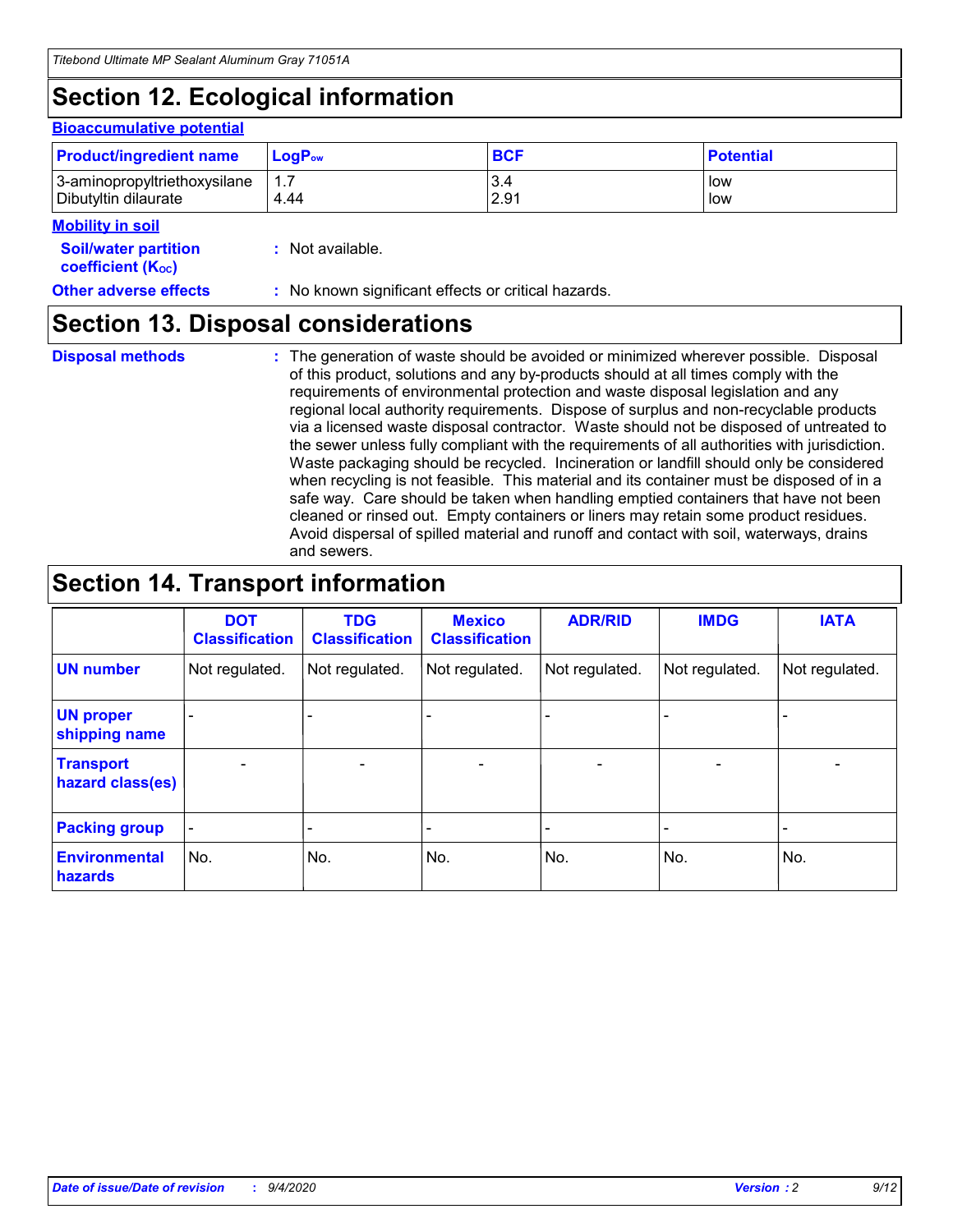### **Section 15. Regulatory information**

#### **U.S. Federal regulations**

#### **SARA 302/304**

#### **Composition/information on ingredients**

No products were found.

| SARA 304 RQ | Not applicable. |
|-------------|-----------------|
|-------------|-----------------|

#### **SARA 311/312**

#### **Classification :** EYE IRRITATION - Category 2B SKIN SENSITIZATION - Category 1 TOXIC TO REPRODUCTION - Category 1B HNOC - Product generates methanol during cure.

#### **Composition/information on ingredients**

| <b>Name</b>                  | $\frac{9}{6}$ | <b>Classification</b>                                                                                                                                                                                                                                                                                      |
|------------------------------|---------------|------------------------------------------------------------------------------------------------------------------------------------------------------------------------------------------------------------------------------------------------------------------------------------------------------------|
| 3-aminopropyltriethoxysilane | $\leq$ 3      | <b>FLAMMABLE LIQUIDS - Category 4</b><br><b>ACUTE TOXICITY (oral) - Category 4</b><br><b>SKIN IRRITATION - Category 2</b><br>EYE IRRITATION - Category 2A                                                                                                                                                  |
| Dibutyltin dilaurate         | ≤0.3          | <b>ACUTE TOXICITY (oral) - Category 3</b><br>SKIN CORROSION - Category 1C<br>SERIOUS EYE DAMAGE - Category 1<br>SKIN SENSITIZATION - Category 1<br><b>GERM CELL MUTAGENICITY - Category 2</b><br>TOXIC TO REPRODUCTION - Category 1B<br>SPECIFIC TARGET ORGAN TOXICITY (REPEATED<br>EXPOSURE) - Category 1 |

#### **State regulations**

**Massachusetts :**

: None of the components are listed.

**New York :** None of the components are listed.

**New Jersey :** None of the components are listed.

**Pennsylvania :** None of the components are listed.

#### **California Prop. 65**

WARNING: This product can expose you to methanol, which is known to the State of California to cause birth defects or other reproductive harm. For more information go to www.P65Warnings.ca.gov.

| Ingredient name | No significant risk<br>level | <b>Maximum</b><br>acceptable dosage<br><b>level</b> |
|-----------------|------------------------------|-----------------------------------------------------|
| l methanol      |                              | Yes.                                                |

#### **International regulations**

**Chemical Weapon Convention List Schedules I, II & III Chemicals** Not listed.

#### **Montreal Protocol**

Not listed.

**Stockholm Convention on Persistent Organic Pollutants**

Not listed.

#### **UNECE Aarhus Protocol on POPs and Heavy Metals** Not listed.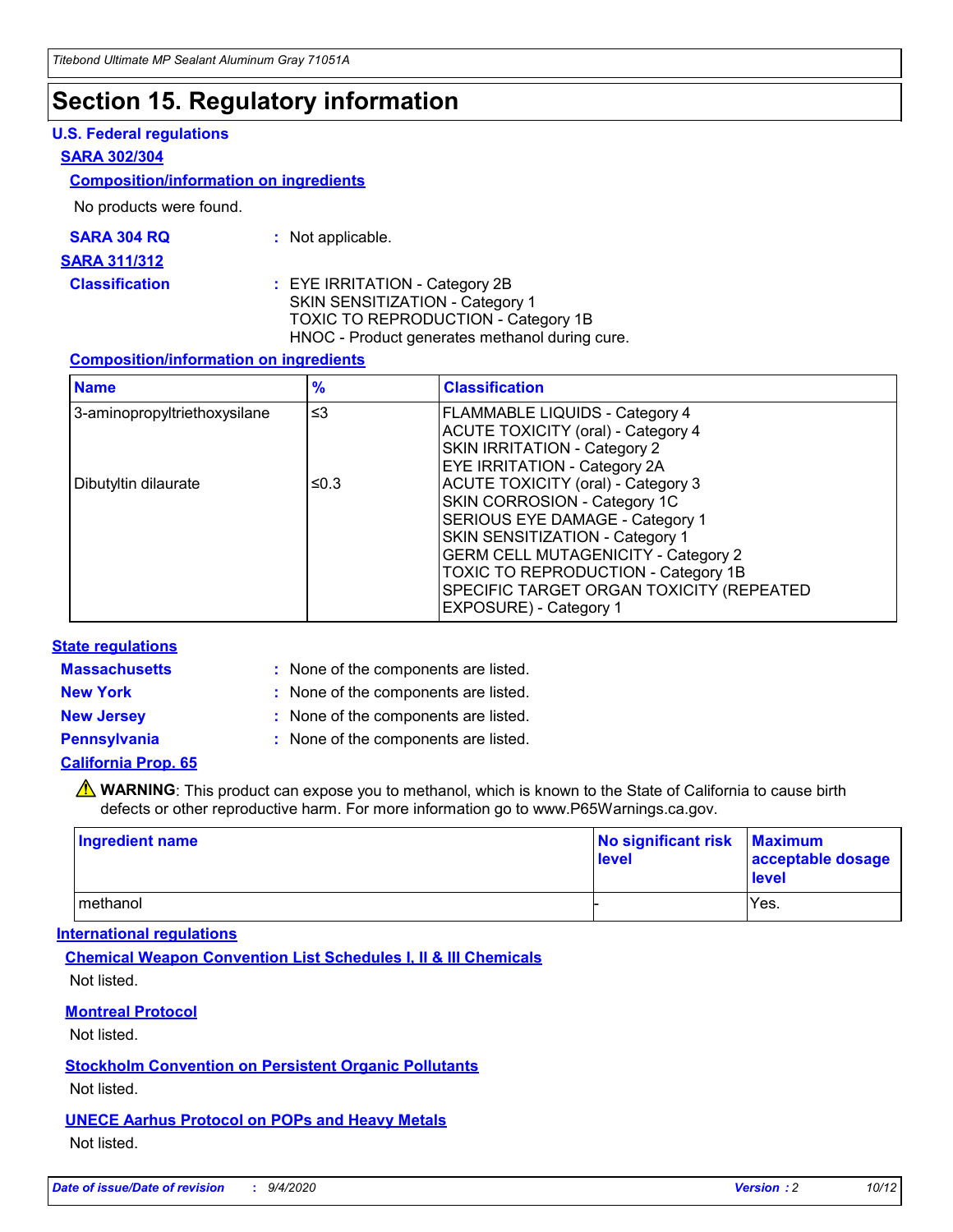### **Section 15. Regulatory information**

#### **Inventory list**

- 
- **China :** Not determined.

**United States TSCA 8(b) inventory**

**:** All components are active or exempted.

# **Section 16. Other information**

**Hazardous Material Information System (U.S.A.)**



**Caution: HMIS® ratings are based on a 0-4 rating scale, with 0 representing minimal hazards or risks, and 4 representing significant hazards or risks. Although HMIS® ratings and the associated label are not required on SDSs or products leaving a facility under 29 CFR 1910.1200, the preparer may choose to provide them. HMIS® ratings are to be used with a fully implemented HMIS® program. HMIS® is a registered trademark and service mark of the American Coatings Association, Inc.**

**The customer is responsible for determining the PPE code for this material. For more information on HMIS® Personal Protective Equipment (PPE) codes, consult the HMIS® Implementation Manual.**

**National Fire Protection Association (U.S.A.)**



**Reprinted with permission from NFPA 704-2001, Identification of the Hazards of Materials for Emergency Response Copyright ©1997, National Fire Protection Association, Quincy, MA 02269. This reprinted material is not the complete and official position of the National Fire Protection Association, on the referenced subject which is represented only by the standard in its entirety.**

**Copyright ©2001, National Fire Protection Association, Quincy, MA 02269. This warning system is intended to be interpreted and applied only by properly trained individuals to identify fire, health and reactivity hazards of chemicals. The user is referred to certain limited number of chemicals with recommended classifications in NFPA 49 and NFPA 325, which would be used as a guideline only. Whether the chemicals are classified by NFPA or not, anyone using the 704 systems to classify chemicals does so at their own risk.**

#### **Procedure used to derive the classification**

| <b>Classification</b>                                                                                                | <b>Justification</b>                                  |
|----------------------------------------------------------------------------------------------------------------------|-------------------------------------------------------|
| <b>EYE IRRITATION - Category 2B</b><br><b>SKIN SENSITIZATION - Category 1</b><br>TOXIC TO REPRODUCTION - Category 1B | Expert judgment<br>Expert judgment<br>Expert judgment |
| <b>History</b>                                                                                                       |                                                       |

| <u>.</u>                          |              |  |
|-----------------------------------|--------------|--|
| <b>Date of printing</b>           | : 4/22/2022  |  |
| Date of issue/Date of<br>revision | 9/4/2020     |  |
| Date of previous issue            | : 10/16/2020 |  |
| <b>Version</b>                    | $\cdot$ 2    |  |
|                                   |              |  |